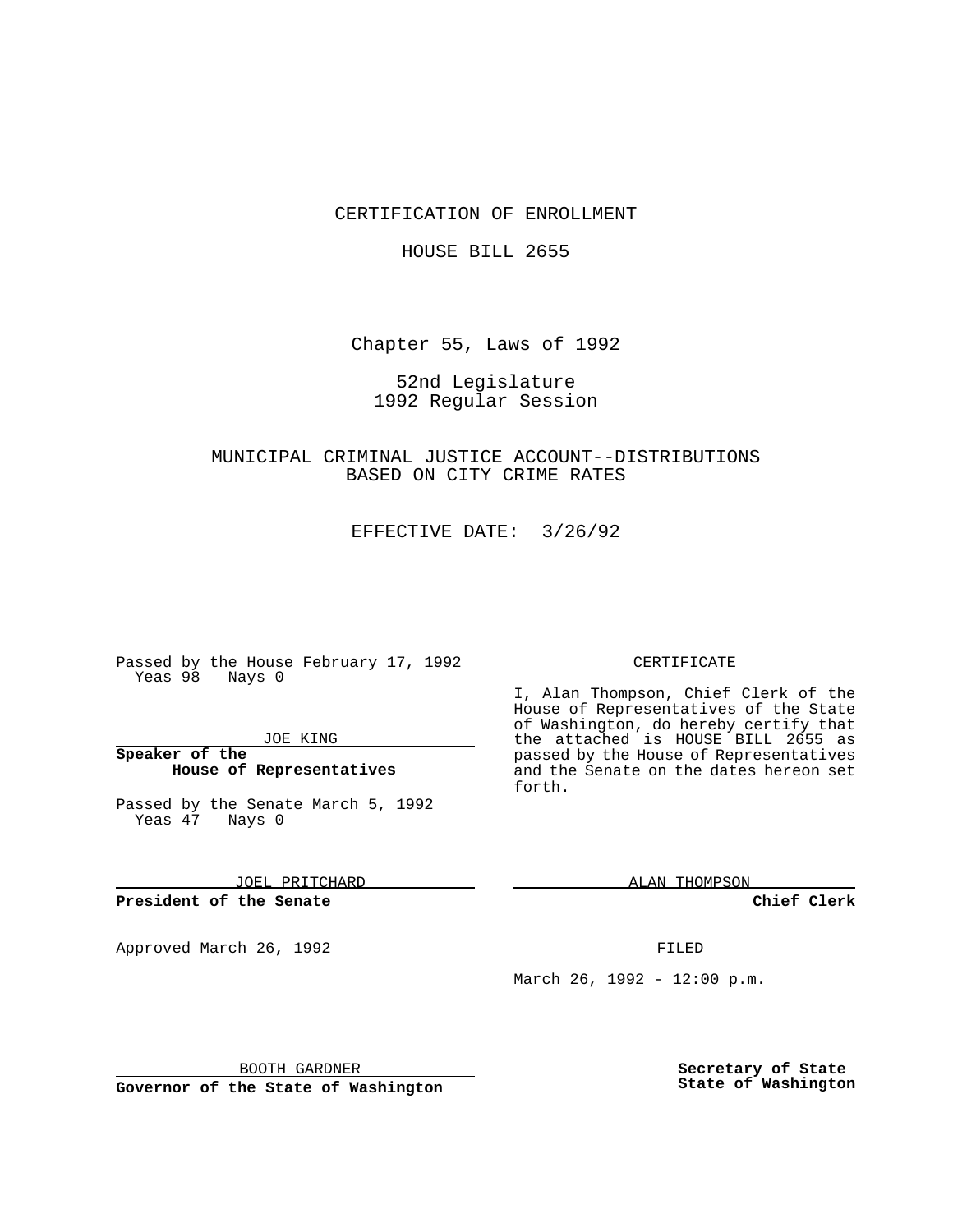# **HOUSE BILL 2655** \_\_\_\_\_\_\_\_\_\_\_\_\_\_\_\_\_\_\_\_\_\_\_\_\_\_\_\_\_\_\_\_\_\_\_\_\_\_\_\_\_\_\_\_\_\_\_

\_\_\_\_\_\_\_\_\_\_\_\_\_\_\_\_\_\_\_\_\_\_\_\_\_\_\_\_\_\_\_\_\_\_\_\_\_\_\_\_\_\_\_\_\_\_\_

Passed Legislature - 1992 Regular Session

**State of Washington 52nd Legislature 1992 Regular Session By** Representatives Haugen, Horn and Wang; by request of Task Force on City/County Finances

Read first time 01/23/92. Referred to Committee on Local Government.

1 AN ACT Relating to municipal criminal justice account distributions 2 based on city crime rates; reenacting and amending RCW 82.14.320; and 3 declaring an emergency.

4 BE IT ENACTED BY THE LEGISLATURE OF THE STATE OF WASHINGTON:

5 **Sec. 1.** RCW 82.14.320 and 1991 sp.s. c 26 s 1 and 1991 sp.s. c 13 6 s 30 are each reenacted and amended to read as follows:

 (1) The municipal criminal justice assistance account is created in the state treasury. The account shall consist of all motor vehicle excise tax receipts deposited into the account under chapter 82.44 RCW. (2) No city may receive a distribution under this section from the municipal criminal justice assistance account unless:

12 (a) The city has a crime rate in excess of one hundred twenty-five 13 percent of the state-wide average as calculated in the most recent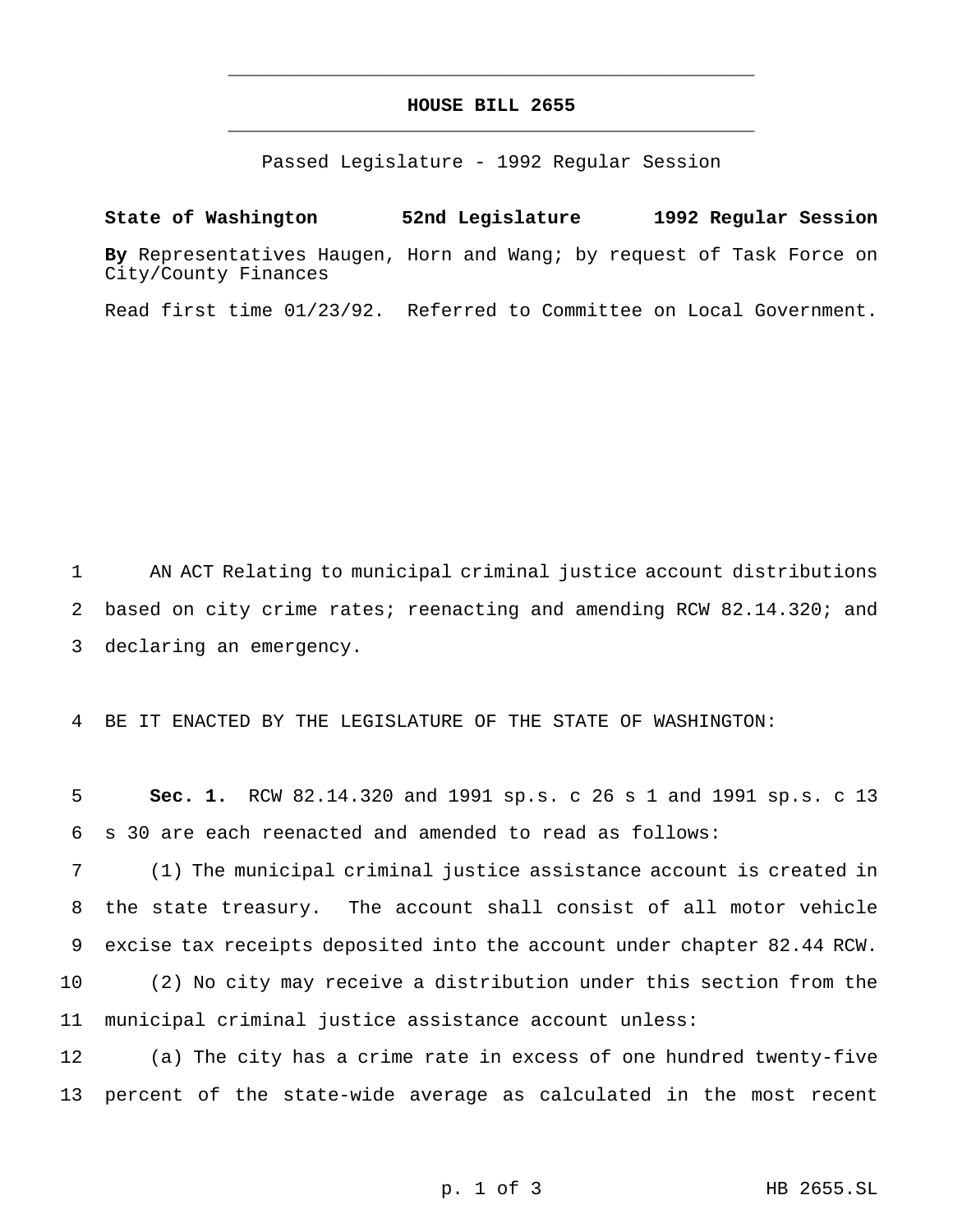annual report on crime in Washington state as published by the Washington association of sheriffs and police chiefs;

 (b) The city has levied the tax authorized in RCW 82.14.030(2) at the maximum rate or the tax authorized in RCW 82.46.010(2) at the maximum rate; and

 (c) The city has a per capita yield from the tax imposed under RCW 82.14.030(1) at the maximum rate of less than one hundred fifty percent of the state-wide average per capita yield for all cities from such local sales and use tax.

 (3) The moneys deposited in the municipal criminal justice assistance account for distribution under this section shall be distributed at such times as distributions are made under RCW 82.44.150. The distributions shall be made as follows:

14 (a) Unless reduced by this subsection, thirty percent of the moneys shall be distributed ratably based on population as last determined by the office of financial management to those cities eligible under subsection (2) of this section that have a crime rate determined under 18 subsection  $(2)(a)$  of this section which is greater than  $((\text{two times}))$ 19 one hundred seventy-five percent of the state-wide average crime rate. No city may receive more than fifty percent of any moneys distributed under this subsection (a) but, if a city distribution is reduced as a 22 result of exceeding the fifty percent limitation, the amount not distributed shall be distributed under (b) of this subsection.

24 (b) The remainder of the moneys, including any moneys not distributed in subsection (2)(a) of this section, shall be distributed to all cities eligible under subsection (2) of this section ratably based on population as last determined by the office of financial management.

 (4) No city may receive more than thirty percent of all moneys distributed under subsection (3) of this section.

HB 2655.SL p. 2 of 3